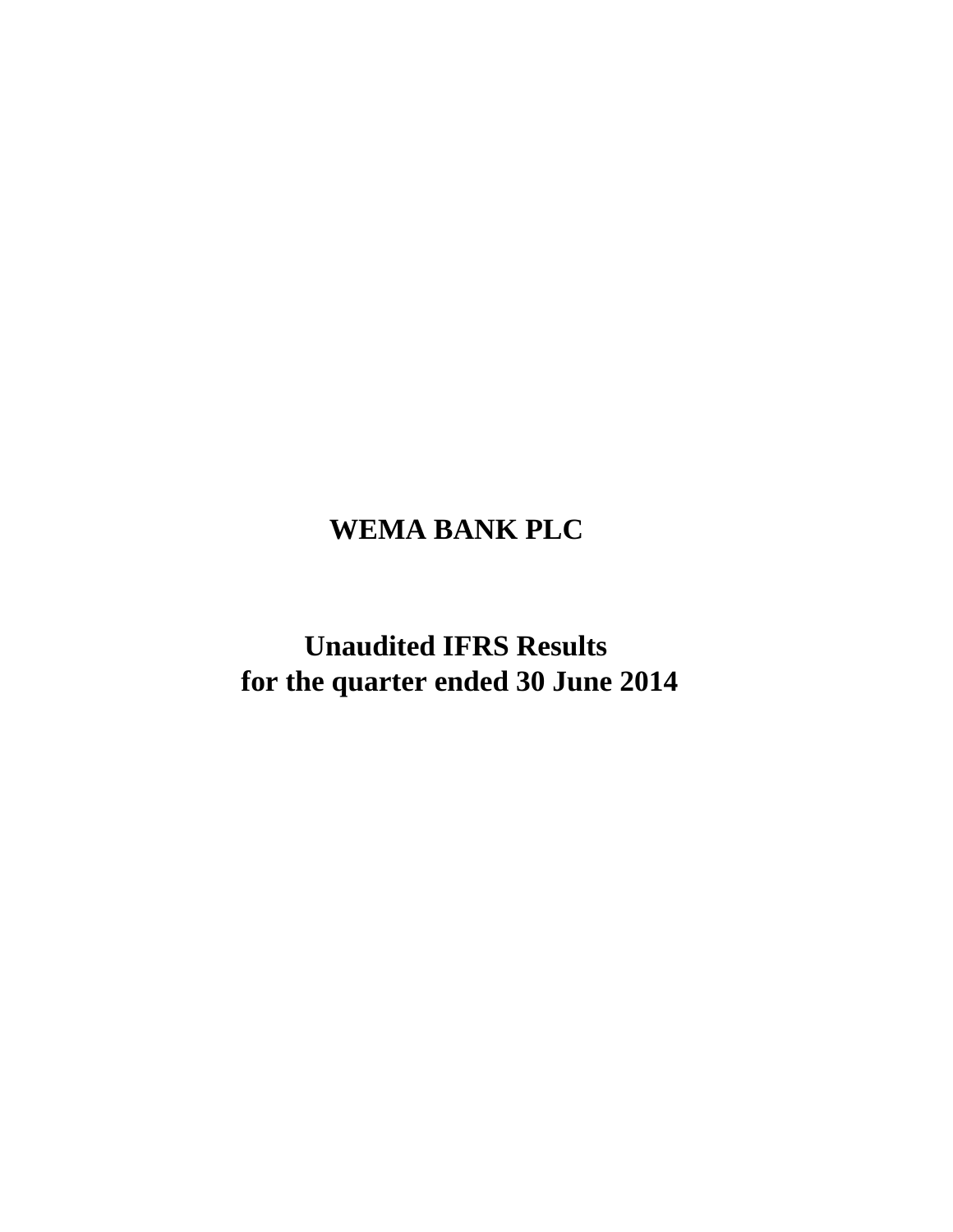## **Contents**

| ٠<br>٠<br>× |  |
|-------------|--|
|             |  |

| Statements of financial position                         |               |
|----------------------------------------------------------|---------------|
| Statements of profit/loss and other comprehensive income | $\mathcal{D}$ |
| Statements of changes in equity                          | 3             |
| Statement of cash flows                                  | $\Delta$      |
| Notes to the financial statements                        |               |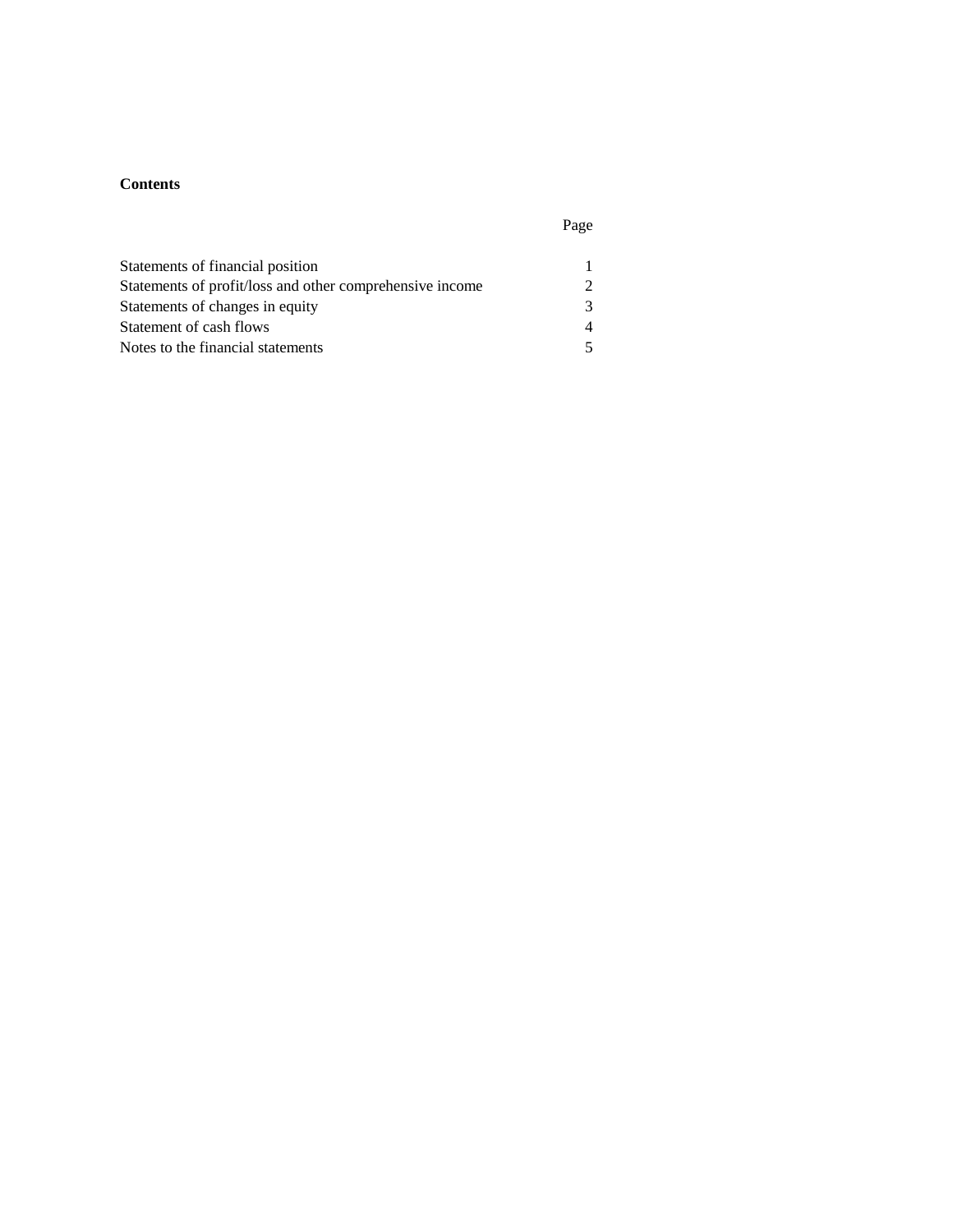#### **Statement of Financial Position** *As at 30 June 2014*

| 2014<br>2013<br>In thousands of Nigerian Naira<br><b>ASSETS</b><br>18<br>Cash and cash equivalents<br>12,204,634<br>31,314,482<br>Restricted Deposit with CBN<br>36,277,667<br>25,672,861<br>19<br>21,830,179<br>Pledged assets<br>15,051,086<br>24<br>Investment securities:<br>Available for sale<br>7,435,128<br>7,180,114<br>Held for trading<br>2,885,490<br>Held to maturity<br>102,379,943<br>98, 365, 491<br>20<br>Loans and advances to customers<br>115,513,411<br>98,631,825<br>Derivative financial assets<br>251,948<br>137,800<br>Investment property<br>25<br>595,575<br>601,822<br>Property and equipment<br>26<br>12,614,431<br>12,468,085<br>Intangible assets<br>27<br>1,213,392<br>913,200<br>22<br>Investment in associate<br>2,964,626<br>2,964,626<br>29<br>Other assets<br>5,482,798<br>3,407,835<br>28<br>Deferred tax assets<br>23,369,702<br>23,369,702<br><b>TOTAL ASSETS</b><br>334,225,380<br>330, 872, 475<br><b>LIABILITIES</b><br>30<br>7,200,000<br>3,200,000<br>Deposits from banks<br>Deposits from customers<br>31<br>216,305,712<br>217,734,559<br>Derivative financial liabilities<br>250,028<br>197,370<br>Current tax liabilities<br>32<br>349,402<br>382,047<br>Other liabilities<br>34<br>10,375,390<br>8,282,657<br>Other borrowed funds<br>34<br>58,982,757<br>57,587,958<br><b>TOTAL LIABILITIES</b><br>291,370,556<br><b>EQUITY</b><br>Share capital<br>19,287,233<br>19,287,233<br>Share premium<br>48,870,107<br>Regulatory risk reserve<br>(0)<br>Treasury shares<br>Retained earnings<br>(34,216,124)<br>8,913,608<br>Other reserves<br><b>EQUITY ATTRIBUTABLE TO</b><br><b>EQUITY HOLDERS OF THE BANK</b><br>42,854,824<br>41,395,151<br><b>TOTAL EQUITY</b><br>41,395,151<br>42,854,824<br><b>TOTAL LIABILITIES AND EQUITY</b><br>334,225,380 | лэ ш эо зинс 2014 | <b>Notes</b> | 30 June | 31 December   |
|----------------------------------------------------------------------------------------------------------------------------------------------------------------------------------------------------------------------------------------------------------------------------------------------------------------------------------------------------------------------------------------------------------------------------------------------------------------------------------------------------------------------------------------------------------------------------------------------------------------------------------------------------------------------------------------------------------------------------------------------------------------------------------------------------------------------------------------------------------------------------------------------------------------------------------------------------------------------------------------------------------------------------------------------------------------------------------------------------------------------------------------------------------------------------------------------------------------------------------------------------------------------------------------------------------------------------------------------------------------------------------------------------------------------------------------------------------------------------------------------------------------------------------------------------------------------------------------------------------------------------------------------------------------------------------------------------------------------------------------------------------------------------------------------------|-------------------|--------------|---------|---------------|
|                                                                                                                                                                                                                                                                                                                                                                                                                                                                                                                                                                                                                                                                                                                                                                                                                                                                                                                                                                                                                                                                                                                                                                                                                                                                                                                                                                                                                                                                                                                                                                                                                                                                                                                                                                                                    |                   |              |         |               |
|                                                                                                                                                                                                                                                                                                                                                                                                                                                                                                                                                                                                                                                                                                                                                                                                                                                                                                                                                                                                                                                                                                                                                                                                                                                                                                                                                                                                                                                                                                                                                                                                                                                                                                                                                                                                    |                   |              |         |               |
|                                                                                                                                                                                                                                                                                                                                                                                                                                                                                                                                                                                                                                                                                                                                                                                                                                                                                                                                                                                                                                                                                                                                                                                                                                                                                                                                                                                                                                                                                                                                                                                                                                                                                                                                                                                                    |                   |              |         |               |
|                                                                                                                                                                                                                                                                                                                                                                                                                                                                                                                                                                                                                                                                                                                                                                                                                                                                                                                                                                                                                                                                                                                                                                                                                                                                                                                                                                                                                                                                                                                                                                                                                                                                                                                                                                                                    |                   |              |         |               |
|                                                                                                                                                                                                                                                                                                                                                                                                                                                                                                                                                                                                                                                                                                                                                                                                                                                                                                                                                                                                                                                                                                                                                                                                                                                                                                                                                                                                                                                                                                                                                                                                                                                                                                                                                                                                    |                   |              |         |               |
|                                                                                                                                                                                                                                                                                                                                                                                                                                                                                                                                                                                                                                                                                                                                                                                                                                                                                                                                                                                                                                                                                                                                                                                                                                                                                                                                                                                                                                                                                                                                                                                                                                                                                                                                                                                                    |                   |              |         |               |
|                                                                                                                                                                                                                                                                                                                                                                                                                                                                                                                                                                                                                                                                                                                                                                                                                                                                                                                                                                                                                                                                                                                                                                                                                                                                                                                                                                                                                                                                                                                                                                                                                                                                                                                                                                                                    |                   |              |         |               |
|                                                                                                                                                                                                                                                                                                                                                                                                                                                                                                                                                                                                                                                                                                                                                                                                                                                                                                                                                                                                                                                                                                                                                                                                                                                                                                                                                                                                                                                                                                                                                                                                                                                                                                                                                                                                    |                   |              |         |               |
|                                                                                                                                                                                                                                                                                                                                                                                                                                                                                                                                                                                                                                                                                                                                                                                                                                                                                                                                                                                                                                                                                                                                                                                                                                                                                                                                                                                                                                                                                                                                                                                                                                                                                                                                                                                                    |                   |              |         |               |
|                                                                                                                                                                                                                                                                                                                                                                                                                                                                                                                                                                                                                                                                                                                                                                                                                                                                                                                                                                                                                                                                                                                                                                                                                                                                                                                                                                                                                                                                                                                                                                                                                                                                                                                                                                                                    |                   |              |         |               |
|                                                                                                                                                                                                                                                                                                                                                                                                                                                                                                                                                                                                                                                                                                                                                                                                                                                                                                                                                                                                                                                                                                                                                                                                                                                                                                                                                                                                                                                                                                                                                                                                                                                                                                                                                                                                    |                   |              |         |               |
|                                                                                                                                                                                                                                                                                                                                                                                                                                                                                                                                                                                                                                                                                                                                                                                                                                                                                                                                                                                                                                                                                                                                                                                                                                                                                                                                                                                                                                                                                                                                                                                                                                                                                                                                                                                                    |                   |              |         |               |
|                                                                                                                                                                                                                                                                                                                                                                                                                                                                                                                                                                                                                                                                                                                                                                                                                                                                                                                                                                                                                                                                                                                                                                                                                                                                                                                                                                                                                                                                                                                                                                                                                                                                                                                                                                                                    |                   |              |         |               |
|                                                                                                                                                                                                                                                                                                                                                                                                                                                                                                                                                                                                                                                                                                                                                                                                                                                                                                                                                                                                                                                                                                                                                                                                                                                                                                                                                                                                                                                                                                                                                                                                                                                                                                                                                                                                    |                   |              |         |               |
|                                                                                                                                                                                                                                                                                                                                                                                                                                                                                                                                                                                                                                                                                                                                                                                                                                                                                                                                                                                                                                                                                                                                                                                                                                                                                                                                                                                                                                                                                                                                                                                                                                                                                                                                                                                                    |                   |              |         |               |
|                                                                                                                                                                                                                                                                                                                                                                                                                                                                                                                                                                                                                                                                                                                                                                                                                                                                                                                                                                                                                                                                                                                                                                                                                                                                                                                                                                                                                                                                                                                                                                                                                                                                                                                                                                                                    |                   |              |         |               |
|                                                                                                                                                                                                                                                                                                                                                                                                                                                                                                                                                                                                                                                                                                                                                                                                                                                                                                                                                                                                                                                                                                                                                                                                                                                                                                                                                                                                                                                                                                                                                                                                                                                                                                                                                                                                    |                   |              |         |               |
|                                                                                                                                                                                                                                                                                                                                                                                                                                                                                                                                                                                                                                                                                                                                                                                                                                                                                                                                                                                                                                                                                                                                                                                                                                                                                                                                                                                                                                                                                                                                                                                                                                                                                                                                                                                                    |                   |              |         |               |
|                                                                                                                                                                                                                                                                                                                                                                                                                                                                                                                                                                                                                                                                                                                                                                                                                                                                                                                                                                                                                                                                                                                                                                                                                                                                                                                                                                                                                                                                                                                                                                                                                                                                                                                                                                                                    |                   |              |         |               |
|                                                                                                                                                                                                                                                                                                                                                                                                                                                                                                                                                                                                                                                                                                                                                                                                                                                                                                                                                                                                                                                                                                                                                                                                                                                                                                                                                                                                                                                                                                                                                                                                                                                                                                                                                                                                    |                   |              |         |               |
|                                                                                                                                                                                                                                                                                                                                                                                                                                                                                                                                                                                                                                                                                                                                                                                                                                                                                                                                                                                                                                                                                                                                                                                                                                                                                                                                                                                                                                                                                                                                                                                                                                                                                                                                                                                                    |                   |              |         |               |
|                                                                                                                                                                                                                                                                                                                                                                                                                                                                                                                                                                                                                                                                                                                                                                                                                                                                                                                                                                                                                                                                                                                                                                                                                                                                                                                                                                                                                                                                                                                                                                                                                                                                                                                                                                                                    |                   |              |         |               |
|                                                                                                                                                                                                                                                                                                                                                                                                                                                                                                                                                                                                                                                                                                                                                                                                                                                                                                                                                                                                                                                                                                                                                                                                                                                                                                                                                                                                                                                                                                                                                                                                                                                                                                                                                                                                    |                   |              |         |               |
|                                                                                                                                                                                                                                                                                                                                                                                                                                                                                                                                                                                                                                                                                                                                                                                                                                                                                                                                                                                                                                                                                                                                                                                                                                                                                                                                                                                                                                                                                                                                                                                                                                                                                                                                                                                                    |                   |              |         |               |
|                                                                                                                                                                                                                                                                                                                                                                                                                                                                                                                                                                                                                                                                                                                                                                                                                                                                                                                                                                                                                                                                                                                                                                                                                                                                                                                                                                                                                                                                                                                                                                                                                                                                                                                                                                                                    |                   |              |         |               |
|                                                                                                                                                                                                                                                                                                                                                                                                                                                                                                                                                                                                                                                                                                                                                                                                                                                                                                                                                                                                                                                                                                                                                                                                                                                                                                                                                                                                                                                                                                                                                                                                                                                                                                                                                                                                    |                   |              |         |               |
|                                                                                                                                                                                                                                                                                                                                                                                                                                                                                                                                                                                                                                                                                                                                                                                                                                                                                                                                                                                                                                                                                                                                                                                                                                                                                                                                                                                                                                                                                                                                                                                                                                                                                                                                                                                                    |                   |              |         | 289,477,324   |
|                                                                                                                                                                                                                                                                                                                                                                                                                                                                                                                                                                                                                                                                                                                                                                                                                                                                                                                                                                                                                                                                                                                                                                                                                                                                                                                                                                                                                                                                                                                                                                                                                                                                                                                                                                                                    |                   |              |         |               |
|                                                                                                                                                                                                                                                                                                                                                                                                                                                                                                                                                                                                                                                                                                                                                                                                                                                                                                                                                                                                                                                                                                                                                                                                                                                                                                                                                                                                                                                                                                                                                                                                                                                                                                                                                                                                    |                   |              |         |               |
|                                                                                                                                                                                                                                                                                                                                                                                                                                                                                                                                                                                                                                                                                                                                                                                                                                                                                                                                                                                                                                                                                                                                                                                                                                                                                                                                                                                                                                                                                                                                                                                                                                                                                                                                                                                                    |                   |              |         |               |
|                                                                                                                                                                                                                                                                                                                                                                                                                                                                                                                                                                                                                                                                                                                                                                                                                                                                                                                                                                                                                                                                                                                                                                                                                                                                                                                                                                                                                                                                                                                                                                                                                                                                                                                                                                                                    |                   |              |         | 48,870,107    |
|                                                                                                                                                                                                                                                                                                                                                                                                                                                                                                                                                                                                                                                                                                                                                                                                                                                                                                                                                                                                                                                                                                                                                                                                                                                                                                                                                                                                                                                                                                                                                                                                                                                                                                                                                                                                    |                   |              |         | (0)           |
|                                                                                                                                                                                                                                                                                                                                                                                                                                                                                                                                                                                                                                                                                                                                                                                                                                                                                                                                                                                                                                                                                                                                                                                                                                                                                                                                                                                                                                                                                                                                                                                                                                                                                                                                                                                                    |                   |              |         |               |
|                                                                                                                                                                                                                                                                                                                                                                                                                                                                                                                                                                                                                                                                                                                                                                                                                                                                                                                                                                                                                                                                                                                                                                                                                                                                                                                                                                                                                                                                                                                                                                                                                                                                                                                                                                                                    |                   |              |         | (35,663,169)  |
|                                                                                                                                                                                                                                                                                                                                                                                                                                                                                                                                                                                                                                                                                                                                                                                                                                                                                                                                                                                                                                                                                                                                                                                                                                                                                                                                                                                                                                                                                                                                                                                                                                                                                                                                                                                                    |                   |              |         | 8,900,980     |
|                                                                                                                                                                                                                                                                                                                                                                                                                                                                                                                                                                                                                                                                                                                                                                                                                                                                                                                                                                                                                                                                                                                                                                                                                                                                                                                                                                                                                                                                                                                                                                                                                                                                                                                                                                                                    |                   |              |         |               |
|                                                                                                                                                                                                                                                                                                                                                                                                                                                                                                                                                                                                                                                                                                                                                                                                                                                                                                                                                                                                                                                                                                                                                                                                                                                                                                                                                                                                                                                                                                                                                                                                                                                                                                                                                                                                    |                   |              |         |               |
|                                                                                                                                                                                                                                                                                                                                                                                                                                                                                                                                                                                                                                                                                                                                                                                                                                                                                                                                                                                                                                                                                                                                                                                                                                                                                                                                                                                                                                                                                                                                                                                                                                                                                                                                                                                                    |                   |              |         |               |
|                                                                                                                                                                                                                                                                                                                                                                                                                                                                                                                                                                                                                                                                                                                                                                                                                                                                                                                                                                                                                                                                                                                                                                                                                                                                                                                                                                                                                                                                                                                                                                                                                                                                                                                                                                                                    |                   |              |         | 330, 872, 475 |

*The notes on pages .. to ... are an integral part of these financial statements*

The financial statements were authorised for issue by the directors on

**Chief Samuel Bolarinde**

Chairman

**Segun Oloketuyi**

FRC No: Managing Director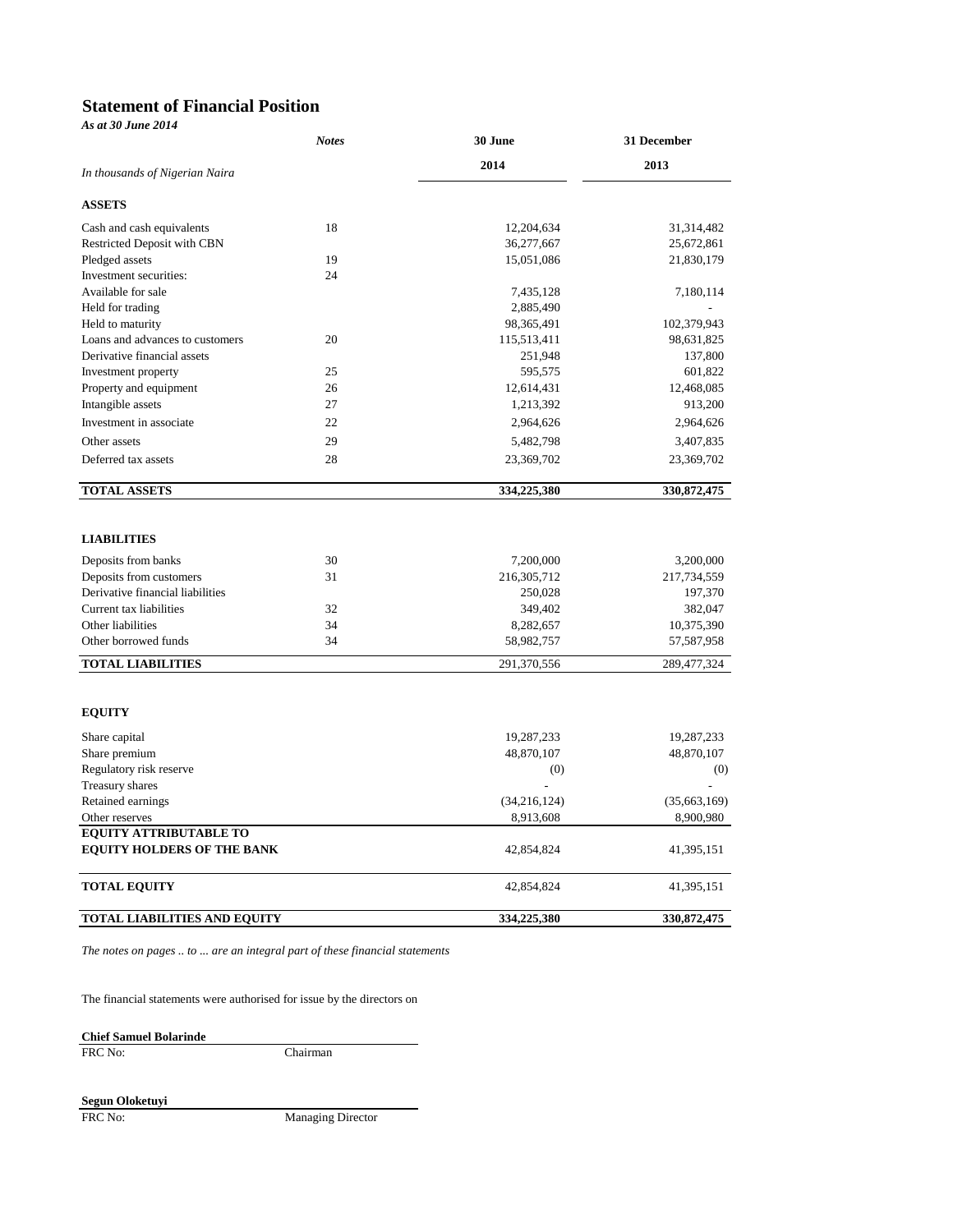# **Statement of Profit/Loss and Other Comprehensive Income**

*For the period ended 30 June 2014*

| In thousands of Nigerian Naira                                | <b>Notes</b> | 30 June 2014 | 31 December 2013 |
|---------------------------------------------------------------|--------------|--------------|------------------|
|                                                               |              |              |                  |
| Interest income                                               | 8            | 17,656,588   | 28,542,092       |
| Interest expense                                              | 8            | (7,947,972)  | (16,017,736)     |
| Net interest income                                           |              | 9,708,616    | 12,524,356       |
| Net impairment loss/write back on financial assets            | 13           | (355,040)    | 1,329,627        |
| Net interest income after inpariment charge for credit losses |              | 9,353,576    | 13,853,983       |
| Net fee and commission income                                 | 9            | 2,473,253    | 5,133,191        |
| Net trading income                                            | 10           | 341,669      | 349,188          |
| Other income                                                  | 11           | 354,088      | 1,621,087        |
|                                                               |              | 3,169,010    | 7,103,466        |
| <b>Operating income</b>                                       |              | 12,522,586   | 20,957,449       |
| Personnel expenses                                            | 14           | (4,946,647)  | (8,932,412)      |
| Operating lease expenses                                      | 15(a)        | (132, 128)   | (496, 355)       |
| Depreciation and amortisation                                 |              | (700, 655)   | (1,390,814)      |
| Other operating expenses                                      | 15           | (5,040,750)  | (9,120,986)      |
|                                                               |              | 1,702,406    | 1,016,882        |
| Share of profit in associate                                  | 23           |              | 930,426          |
| Profit before tax                                             |              | 1,702,406    | 1,947,308        |
| Income tax expense                                            | 16           | (255, 361)   | (350, 777)       |
| Profit for the year                                           |              | 1,447,045    | 1,596,531        |
| Other comprehensive income, net of income tax                 |              |              |                  |
| Share of other comprehensive income of associate              | 23           |              | (14, 564)        |
| Fair value (loss)/ gain on available-for-sale investments     | 16           | 12,628       | 118,521          |
| Other comprehensive income for the year, net of income tax    |              | 12,628       | 103,957          |
| Total comprehensive income for the year                       |              | 1,459,673    | 1,700,488        |
|                                                               |              |              |                  |
| Profit attributable to:<br>Equity holders of the Bank         |              | 1,447,045    | 1,596,531        |
|                                                               |              |              |                  |
| Total comprehensive income for the year                       |              | 1,459,673    | 1,700,488        |
| Profit per share-basic                                        | 17           | 8            | 8                |
| Profit per share-diluted                                      | 17           | 8            | 8                |

*The notes on pages .. to …. are an integral part of these financial statements*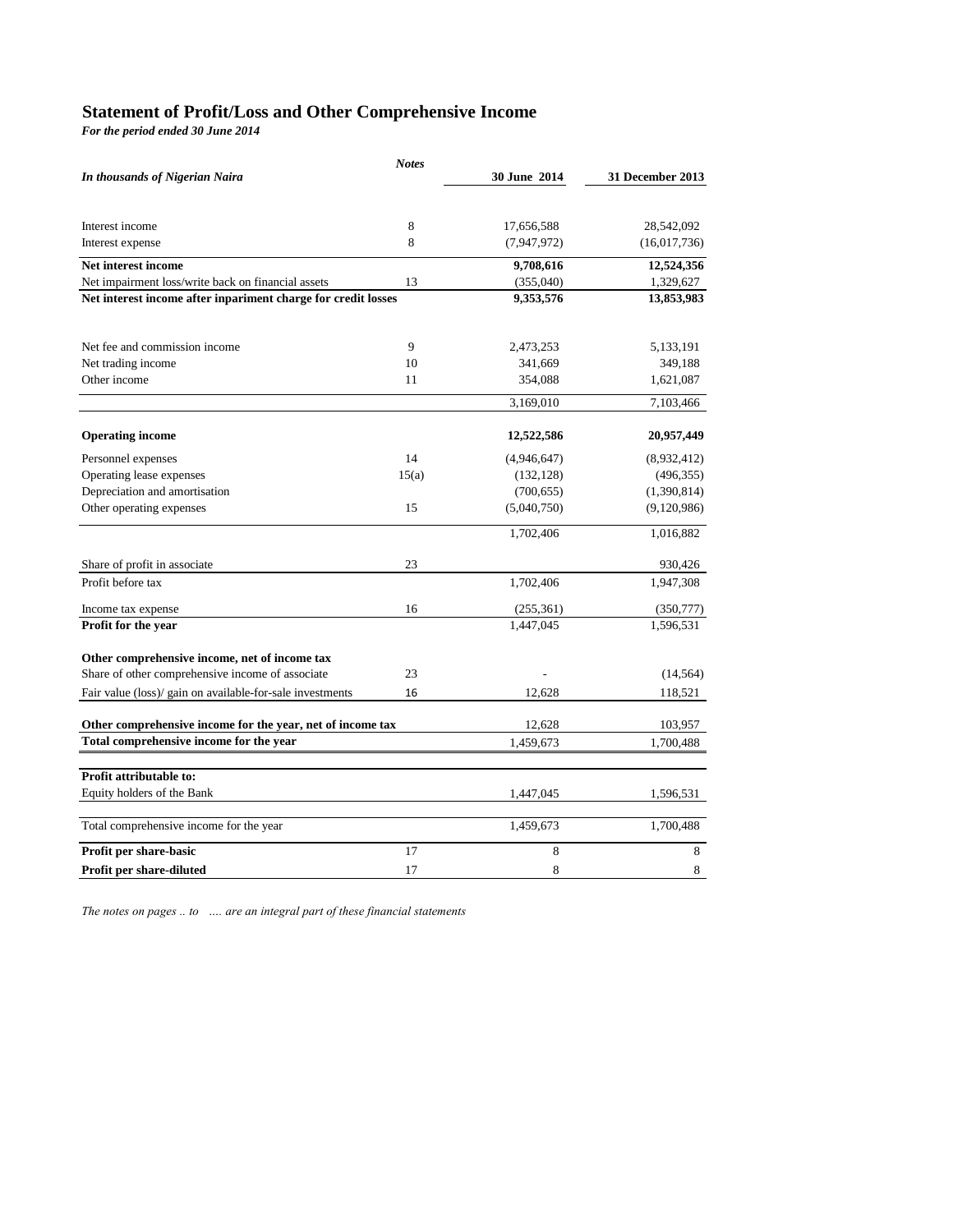#### **Statement of Changes in Equity**

*As at 30 June 2014*

| In thousands of Nigerian naira (000s)                                                                                                                                                                                                                                    | <b>Share</b><br>Capital                | <b>Share</b><br>premium                | <b>Treasury</b><br>shares        | Regulatory<br>risk reserve      | <b>Statutory</b><br>reserve     | <b>SMEIES</b><br>reserve | Fair<br>value reserves | Capital<br>reserves                | Syndicated<br><b>Loan Reserves</b> | <b>Retained</b><br>earnings                                        | Total<br>equity                        |
|--------------------------------------------------------------------------------------------------------------------------------------------------------------------------------------------------------------------------------------------------------------------------|----------------------------------------|----------------------------------------|----------------------------------|---------------------------------|---------------------------------|--------------------------|------------------------|------------------------------------|------------------------------------|--------------------------------------------------------------------|----------------------------------------|
| 2013<br><b>Balance at 1 January 2013</b>                                                                                                                                                                                                                                 | 6,410,624                              | 24,701,231                             | (4,571,482)                      | 816,364                         | 7,669,552                       | 526,908                  | 107,040                | 300,000                            | 500,000                            | (35, 181, 920)                                                     | 1,278,316                              |
| Total comprehensive income:<br>Profit or loss<br>Transfer                                                                                                                                                                                                                |                                        |                                        |                                  |                                 |                                 |                          |                        | (300,000)                          | (500,000)                          | 1,596,531<br>800,000                                               | 1,596,531                              |
| Other comprehensive income<br>Fair value reserve (available-for-sale) financial assets<br>Share of Associate's other comprehensive income                                                                                                                                |                                        |                                        |                                  |                                 |                                 |                          | 118,521                |                                    |                                    | (14, 564)                                                          | 118,521<br>(14, 564)                   |
| Total other comprehensive income<br>Total comprehensive income for the period                                                                                                                                                                                            | $\overline{\phantom{a}}$<br>6,410,624  | $\overline{\phantom{a}}$<br>24,701,231 | $\sim$<br>(4,571,482)            | 816,364                         | $\sim$<br>7,669,552             | $\sim$<br>526,908        | 118,521<br>225,561     | $\sim$<br>$\sim$                   | $\sim$<br>$\sim$                   | (14, 564)<br>(32,799,953)                                          | 103,957<br>2,978,804                   |
| Transactions with owners, recorded directly in equity<br>Contributions by and distributions to owners<br>Regulatory risk reserve<br>transfer to statutory reserves<br>New shares issued<br>Total contribution and distributions to owners<br>Balance at 31 December 2013 | 12,876,609<br>12,876,609<br>19,287,233 | 24,168,876<br>24,168,876<br>48,870,107 | 4,571,482<br>4,571,482<br>$\sim$ | (816, 364)<br>(816, 364)<br>(0) | 478,959<br>478,959<br>8,148,511 | 526,908                  | 225,561                | $\sim$<br>$\overline{\phantom{a}}$ | $\overline{\phantom{a}}$           | 816,364<br>(478,959)<br>(3,200,620)<br>(2,863,215)<br>(35,663,169) | 38,416,347<br>38,416,347<br>41,395,151 |
| 2014<br><b>Balance at 1 January 2014</b>                                                                                                                                                                                                                                 | 19,287,233                             | 48,870,107                             |                                  | (0)                             | 8,148,511                       | 526,908                  | 225,561                |                                    |                                    | (35,663,169)                                                       | 41,395,151                             |
| Total comprehensive income:<br>Profit or loss<br>Transfer                                                                                                                                                                                                                |                                        |                                        |                                  |                                 |                                 |                          |                        |                                    |                                    | 1,447,045                                                          | 1,447,045<br>$\overline{\phantom{a}}$  |
| Other comprehensive income<br>Fair value reserve (available-for-sale) financial assets<br>Share of Associate's other comprehensive income                                                                                                                                |                                        |                                        |                                  |                                 |                                 |                          | 12,628                 |                                    |                                    |                                                                    | 12,628<br>$\sim$                       |
| Total other comprehensive income<br>Total comprehensive income for the period                                                                                                                                                                                            | $\sim$<br>19,287,233                   | $\sim$<br>48,870,107                   | $\sim$                           | (0)                             | $\sim$<br>8,148,511             | $\sim$<br>526,908        | 12,628<br>238,189      | $\sim$<br>$\sim$                   | $\sim$<br>$\sim$                   | $\sim$<br>(34, 216, 124)                                           | 42,854,824                             |
| Transactions with owners, recorded directly in equity<br>Contributions by and distributions to owners<br>Regulatory risk reserve<br>New shares issued                                                                                                                    | $\Omega$                               | (0)                                    |                                  |                                 |                                 |                          |                        |                                    |                                    |                                                                    | (0)                                    |
| Total contribution and distributions to owners<br>Balance at 30 June 2014                                                                                                                                                                                                | $\Omega$<br>19,287,233                 | (0)<br>48,870,107                      | $\sim$<br>$\sim$                 | $\sim$<br>(0)                   | $\sim$<br>8,148,511             | $\sim$<br>526,908        | 238,189                | $\sim$<br>$\sim$                   | $\sim$<br>$\overline{\phantom{a}}$ | $\sim$<br>(34,216,124)                                             | (0)<br>42,854,824                      |
|                                                                                                                                                                                                                                                                          |                                        |                                        |                                  |                                 |                                 |                          |                        |                                    |                                    |                                                                    |                                        |

*The notes on pages .. to … are an integral part of these financial statements*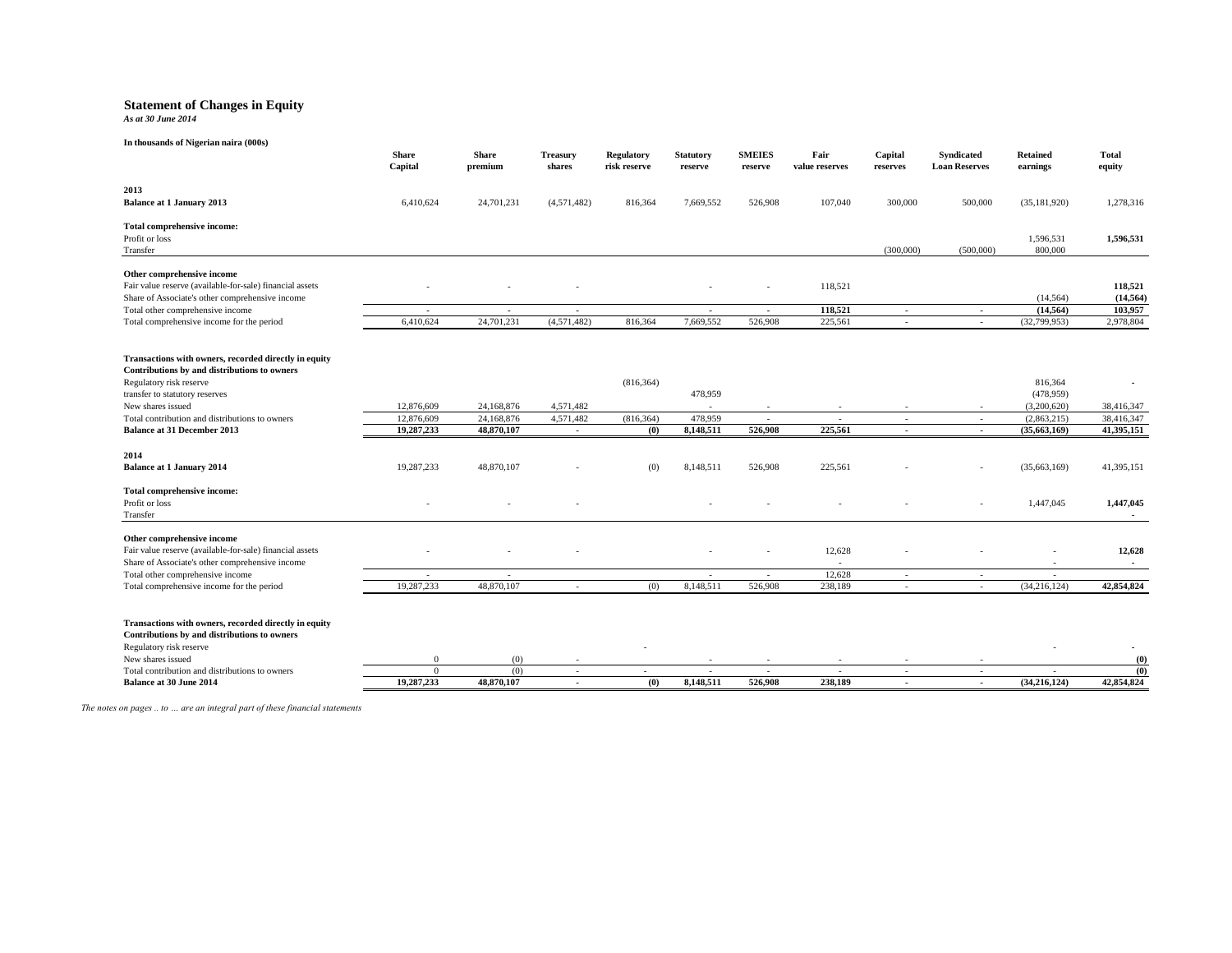## **Statement of Cash Flow**

*As at 30 June 2014*

| In thousands of Nigerian Naira                    | <b>Notes</b> | June<br>2014   | <b>December</b><br>2013 |
|---------------------------------------------------|--------------|----------------|-------------------------|
| <b>Cash flows from operating activities</b>       |              |                |                         |
| Profit/Loss for the year                          |              | 1,447,045      | 1,596,531               |
| Adjustments for:                                  |              |                |                         |
| Taxation expense                                  |              | 255,361        | 350,777                 |
| Depreciation and amortization                     | 27           | 700,655        | 1,390,814               |
| Gain on disposal of property and equipment        |              | (4,214)        | (784, 396)              |
| Property & Equipment written off                  |              |                | 12,241                  |
| Fair value loss on available for sale investments |              |                |                         |
| Gain on sale of equity investment                 |              |                |                         |
| Loss on disposal of subsidiaries                  |              |                |                         |
| Net interest income                               | 8            | (9,708,616)    | (12, 524, 356)          |
| Share of profit of associate                      |              |                | (930, 426)              |
| Dividend received from equity investment          |              | (4,785)        | (87, 459)               |
| Impairment loss on financial assets               | 13           | 355,040        | (1,329,627)             |
|                                                   |              | (6,959,514)    | (12,305,901)            |
| Change in trading assets                          |              |                |                         |
| Change in pledged assets                          |              | 6,779,093      | (10, 345, 019)          |
| Change in loans and advances to customers         |              | (17, 117, 921) | (23, 333, 080)          |
| Change in other assets                            |              | (12,793,916)   | (5,893,166)             |
| Change in deposits from banks                     |              | 4,000,000      | 2,666,514               |
| Change in deposits from customers                 |              | (1,428,847)    | 43,432,135              |
| Change in other liabilities                       |              | (1,975,586)    | 2,954,616               |
|                                                   |              | (29, 496, 692) | (2,823,902)             |
| Income tax paid                                   |              | (288,006)      | (97, 695)               |
| Interest received                                 |              | 17,656,588     | 28,542,092              |
| Vat paid                                          |              | (64, 490)      | (96,190)                |
| Interest paid                                     |              | (5,713,711)    | (11, 511, 801)          |
| Net cash from operating activities                |              | (17,906,311)   | 14,012,505              |
|                                                   |              |                |                         |
| <b>Cash flows from investing activities</b>       |              |                |                         |
| Acquisition of investment securities              |              | 839,594        | (31, 501, 857)          |
| Dividend received from equity investment          |              | 4,785          | 87,459                  |
| Acquisition of property and equipment             | 27           | (747, 046)     | (1, 536, 537)           |
| Proceeds from the sale of property and equipment  |              | 6,879          | 1,089,380               |
| Proceeds from the sale of investment properties   |              |                | 50,280                  |
| Acquisition of intangible assets                  |              | (468, 288)     | (265, 549)              |
| Net cash used in investing activities             |              | (364,075)      | (32,076,824)            |
| <b>Cash flows from financing activities</b>       |              |                |                         |
| Deposit for shares                                |              |                | (4.740.454)             |
| Change in other borrowed funds                    |              | 1,394,799      | 581,339                 |
| Proceeds from Issue of Shares                     |              |                | 40,000,689              |
| Share Issue Expenses                              |              |                | (1, 584, 342)           |
| Interest paid on CBN financial accomodation loan  |              | (2, 234, 261)  | (4,505,935)             |
| Net cash from financing activities                |              | (839,462)      | 29,751,297              |
|                                                   |              |                |                         |
| Net increase in cash and cash equivalents         |              | (19, 109, 848) | 11,686,978              |
| Cash and cash equivalents at beginning of period  |              | 31,314,482     | 19,627,505              |
| Cash and cash equivalents at end of period        | 18           | 12,204,634     | 31,314,483              |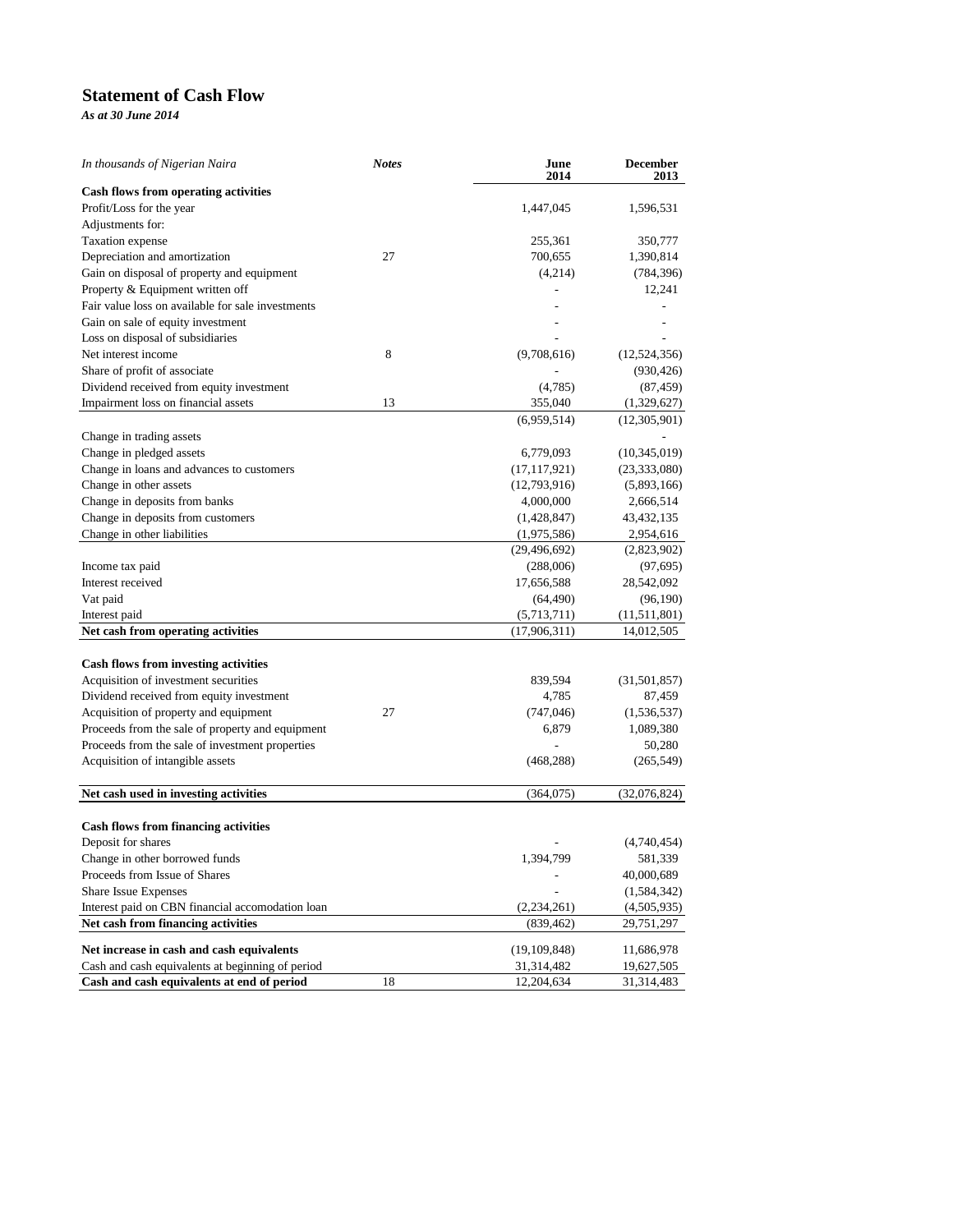#### **8 Net interest income**

| For the period ended 30 June 2014             | 30 June    | 31 December |
|-----------------------------------------------|------------|-------------|
|                                               | 2014       | 2013        |
|                                               |            |             |
| <b>Interest income</b>                        |            |             |
| Cash and cash equivalents                     | 538,242    | 1,829,035   |
| Loans and advances to banks and customers     | 10,450,165 | 16,525,490  |
| Investments securities                        | 6,668,181  | 10,187,567  |
| Total interest income                         | 17,656,588 | 28,542,092  |
|                                               |            |             |
|                                               |            |             |
| <b>Interest expense</b>                       | 30 June    | 31 December |
|                                               | 2014       | 2013        |
| Deposits from banks                           | 266,711    | 829,552     |
| Deposits from customers                       | 5,446,999  | 10,682,249  |
| Other borrowed funds                          | 2,234,261  | 4,505,935   |
| Total interest expense                        | 7,947,972  | 16,017,736  |
|                                               |            |             |
|                                               |            |             |
| 9 Fees and commission income                  |            |             |
|                                               | 30 June    | 31 December |
| In thousands of Nigerian Naira                | 2014       | 2013        |
|                                               |            |             |
| Retail banking customer fees & commissions    | 1,043,175  | 2,168,232   |
| Corporate banking customer fees & commissions | 1,127,706  | 2,048,318   |
| Other fees and charges                        | 302,372    | 916,641     |
| Total fee and commission income               | 2,473,253  | 5,133,191   |
|                                               |            |             |

#### **10 Net trading income**

| 10 Tech truding income                            |         |             |
|---------------------------------------------------|---------|-------------|
|                                                   | 30 June | 31 December |
| In thousands of Nigerian Naira                    | 2014    | 2013        |
|                                                   |         |             |
| Fixed income securities                           |         |             |
| Treasury bills                                    |         |             |
| Equities (see note (i) below)                     |         |             |
| Foreign exchange trading                          | 341,669 | 349,188     |
|                                                   | 341,669 | 349,188     |
| 11 Other income                                   |         |             |
|                                                   | 30 June | 31 December |
| In thousands of Nigerian Naira                    | 2014    | 2013        |
|                                                   |         |             |
| Dividends on available-for-sale equity securities | 4,785   | 87,459      |
| Gains on disposal of property and equipment       | 4,214   | 784,396     |
| Rental income (i)                                 | 18,688  | 47,315      |
| Trading income on derivative                      | 55,605  | 137,490     |
| Others                                            | 270,795 | 564,426     |
|                                                   | 354,088 | 1,621,087   |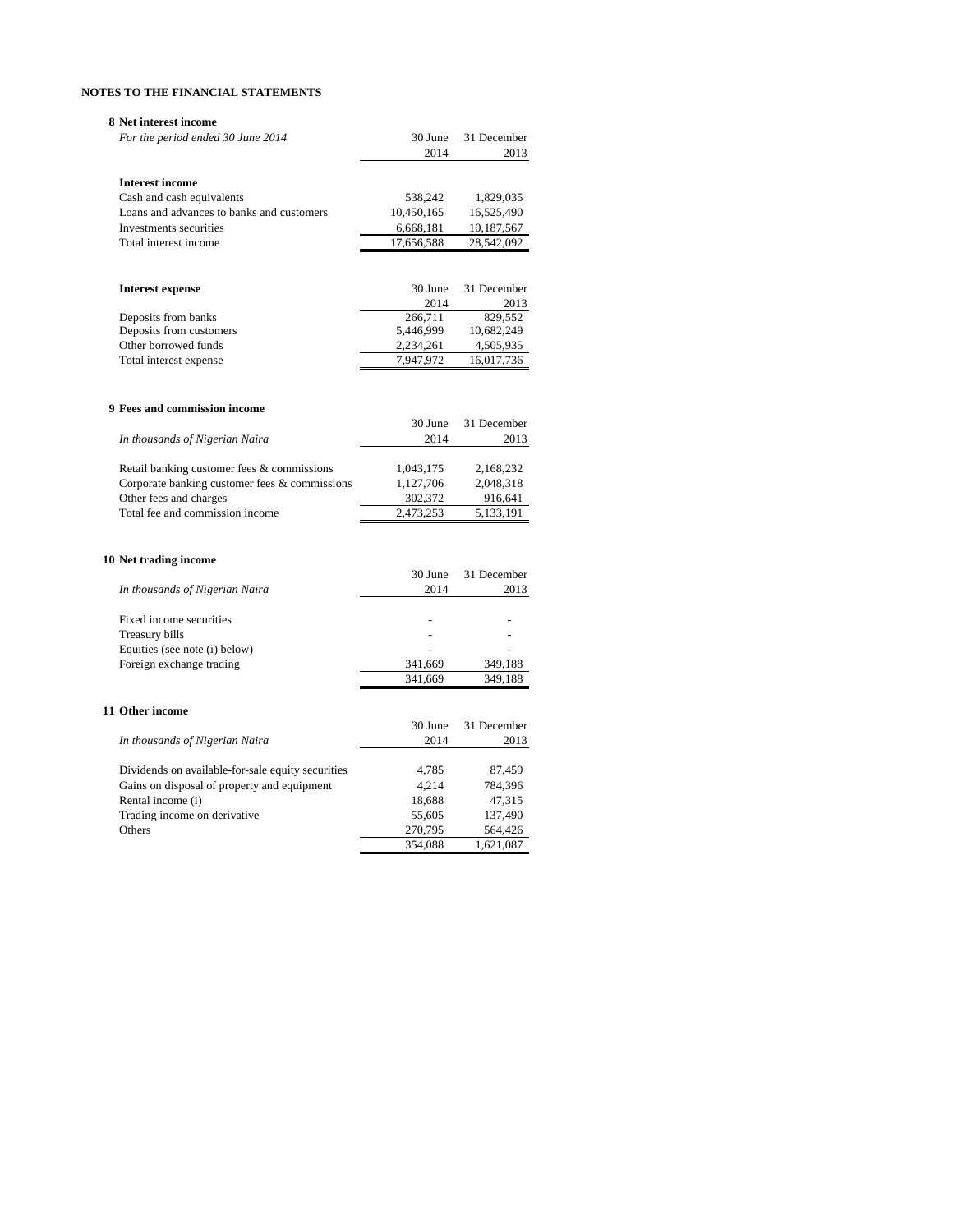| 13 Impairment loss on financial assets                 |           |             |
|--------------------------------------------------------|-----------|-------------|
| For the period ended 30 June 2014                      | 30 June   | 31 December |
| In thousands of Nigerian Naira                         | 2014      | 2013        |
|                                                        |           |             |
| Impairment losses on loans and advances                |           |             |
| -specific impairment                                   | 317,200   | 204,628     |
| -collective impairment                                 |           | 1,172,561   |
| - Recoveries on loans                                  | (148,080) | (2,930,205) |
| -Write offs                                            | 185,921   |             |
| Impairment loss on available for sale financial assets |           |             |
| - Allowance for the year                               |           |             |
| Impairment loss on other assets (Note 30)              |           | 223,388     |
|                                                        | 355,040   | (1,329,627) |
|                                                        |           |             |
|                                                        |           |             |
| <b>14 Personnel expenses</b>                           |           |             |
|                                                        | 30 June   | 31 December |
| In thousands of Nigerian Naira                         | 2014      | 2013        |
|                                                        |           |             |
| Wages and salaries                                     | 3,524,673 | 6,084,548   |
| Contributions to defined contribution plans            | 597,011   | 1,087,809   |
| Other staff costs                                      | 824,963   | 1,760,055   |
|                                                        | 4,946,647 | 8,932,412   |
|                                                        |           |             |
| 15 Other operating expenses                            |           |             |
|                                                        | 30 June   | 31 December |
| In thousands of Nigerian Naira                         | 2014      | 2013        |
|                                                        |           |             |
| Other premises and equipment costs                     | 1,007,015 | 1,588,244   |
| Auditors remuneration                                  | 9,999     | 90,000      |
| Professional fees                                      | 165,899   | 215,687     |
| <b>AMCON Levy</b>                                      | 910,674   | 1,221,684   |
| Security expenses                                      | 261,617   | 525,594     |
| Cash movement expenses                                 | 187,036   | 389,540     |
| <b>NDIC Premium</b>                                    | 521,836   | 1,061,873   |
| Printing and stationery                                | 125,506   | 303,993     |
| Advertising and marketing                              | 450,671   | 785,294     |
| Transport & Communications                             | 195,672   | 298,997     |
| Service charge                                         | 100,643   | 301,751     |
| Insurance                                              | 131,772   | 507,741     |
| <b>Business Expenses</b>                               | 85,407    | 135,525     |
| General administrative expenses                        | 887,002   | 1,695,063   |
|                                                        | 5,040,750 | 9,120,986   |
|                                                        |           |             |
| (a) Operating leases                                   | 30 June   |             |
|                                                        |           | 31 December |
|                                                        | 2014      | 2013        |
| In thousands of Nigerian Naira                         |           |             |
|                                                        |           |             |
| Less than one year                                     |           |             |
| Between one and five years                             | 132,128   | 496,355     |
| More than five years                                   |           |             |
|                                                        | 132,128   | 496,355     |

The Bank is in a contractual relationship whereby it leases motor vehicle and generators from Great Nigeria Insurance and Independent securities Limited.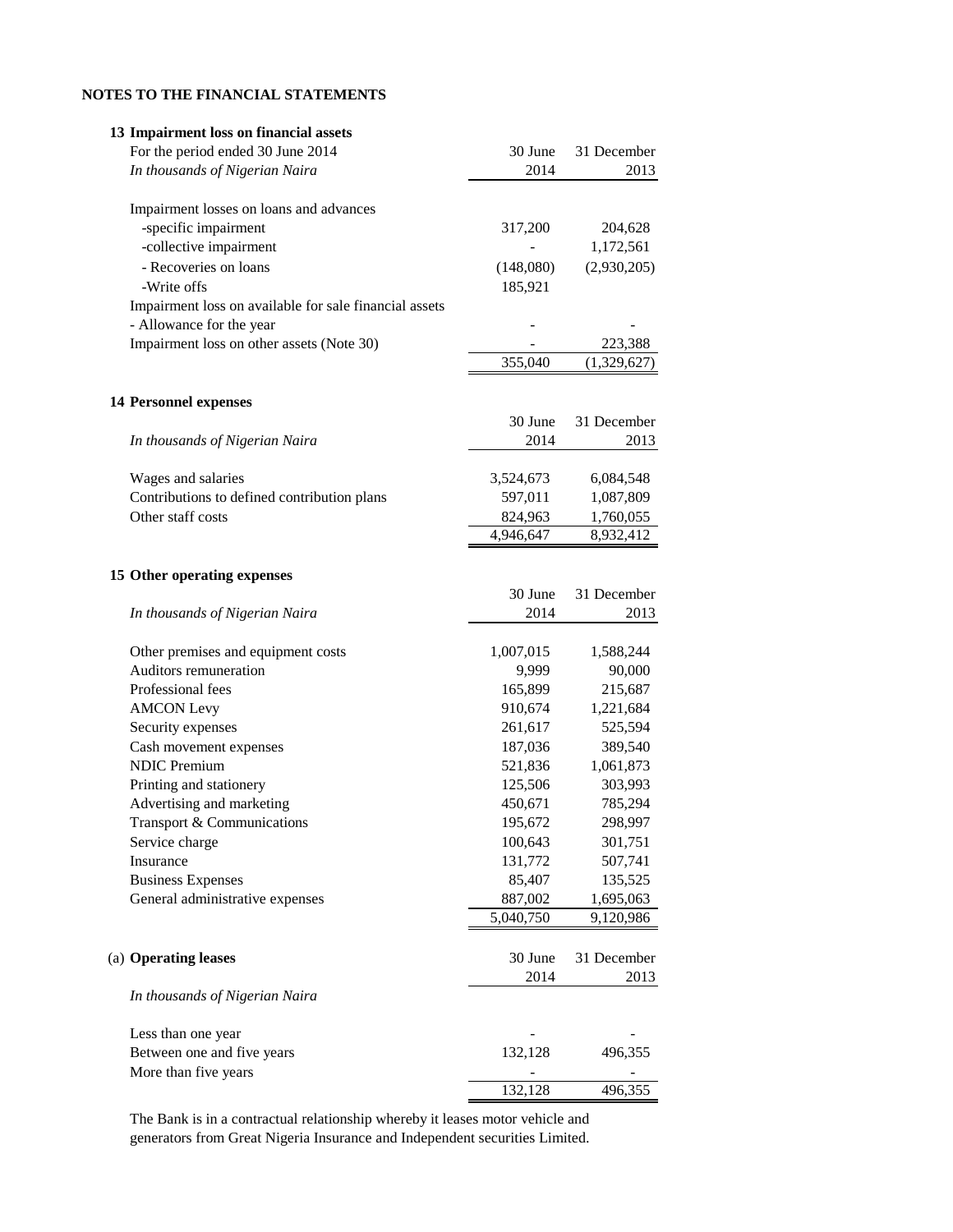| 18 | Cash and cash equivalents                 |            |              |
|----|-------------------------------------------|------------|--------------|
|    | For the period ended 30 June 2014         | 30 June    | 31 December  |
|    | In thousands of Nigerian Naira            | 2014       | 2013         |
|    | Cash and balances with banks              | 11,172,058 | 11,863,083   |
|    | Unrestricted balances with central bank   | 432,577    | 3,447,015    |
|    | Deposits with the Central Bank of Nigeria | 36,277,667 |              |
|    | Money market placements                   | 600,000    | 16,004,384   |
|    |                                           | 48,482,301 | 31, 314, 482 |
| 19 | <b>Pledged assets - Held to maturity</b>  |            |              |
|    |                                           | 30 June    | 31 December  |
|    | In thousands of Nigerian Naira            | 2014       | 2013         |
|    | Treasury bills                            |            | 6,767,724    |
|    | <b>Bonds</b>                              | 15,051,086 | 15,062,455   |
|    |                                           | 15,051,086 | 21,830,179   |

The treasury bills are pledged for clearing activities and as collection bank for government taxes and for electronic card transactions.

The Bonds are pledged as collateral for the intervention credit granted to the Bank by the Bank of Industry for the purpose of refinancing existing loans to SMEs

## **20 Loans and advances to customers at amortised cost**

| 30 June     | 31 December |
|-------------|-------------|
| 2014        | 2013        |
|             |             |
| 20,042,094  | 17,005,245  |
| 98,233,952  | 84,695,691  |
| 1,412,704   | 1,007,830   |
| 119,688,750 | 102,708,767 |
|             |             |
|             |             |
| (3,492,062) | (3,393,665) |
| (683, 277)  | (683, 277)  |
| (4,175,339) | (4,076,942) |
| 115,513,411 | 98,631,825  |
|             |             |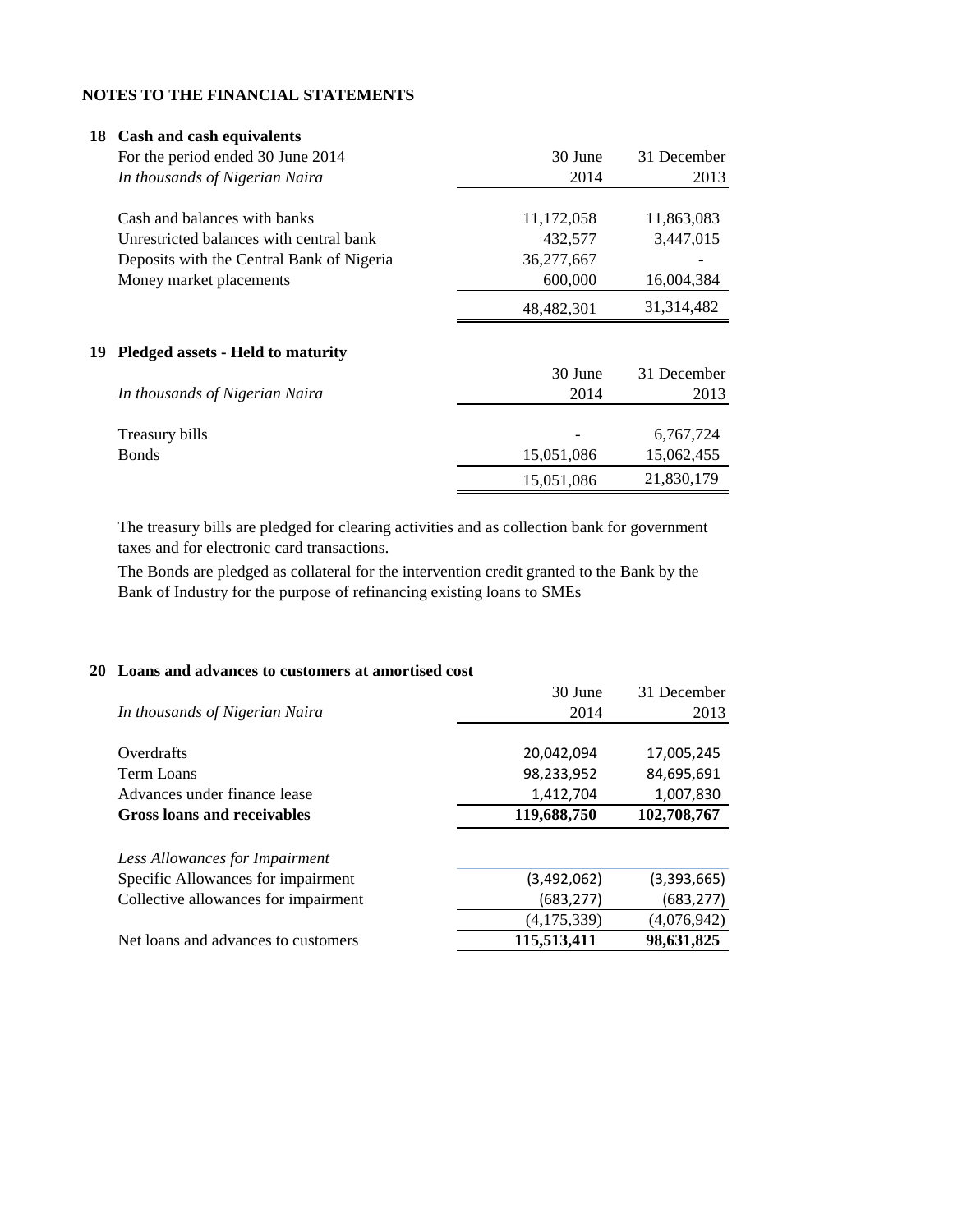| 24    | For the period ended 30 June 2014<br><b>Investment securities</b>  | 30 June                  | 31 December              |
|-------|--------------------------------------------------------------------|--------------------------|--------------------------|
|       |                                                                    | 2014                     | 2013                     |
|       | In thousands of Nigerian Naira<br>Investment securities            | 108,686,110              | 109,560,057              |
|       | Current<br>Non-current                                             | 74,102,198<br>31,698,421 | 78,075,761<br>31,484,297 |
|       |                                                                    | 105,800,620              | 109,560,057              |
|       |                                                                    |                          |                          |
| (a)   | Available-for-sale investment securities comprise:                 |                          |                          |
|       | Bonds (see (ii) below)                                             | 7,063,708                | 6,819,826                |
|       | Treasury bills                                                     | 1,072                    |                          |
|       | Equity (see note (v) below)                                        | 370,348                  | 431,109                  |
|       | Less: specific allowance for impairment (se                        |                          | (70, 821)                |
|       |                                                                    | 7,435,128                | 7,180,114                |
| (b)   | Held for trading investment securities comprise:<br>Treasury bills | 2,885,490                |                          |
|       | FGN Bonds (see (iii) below)                                        | L,                       |                          |
|       | Other bonds (see (iv) below)                                       |                          |                          |
|       |                                                                    | 2,885,490                | $\overline{a}$           |
|       |                                                                    |                          |                          |
| (c)   | Held to maturity investment securities comprise:                   |                          |                          |
|       | Treasury bills                                                     | 74,101,126               | 78,075,761               |
|       | FGN Bonds                                                          | 14,322,321               | 14,734,065               |
|       | Other bonds                                                        | 9,942,044                | 9,570,117                |
|       |                                                                    | 98,365,491               | 102,379,943              |
| (i)   | Specific allowance for impairment                                  | 30 June                  | 31 December              |
|       |                                                                    | 2014                     | 2013                     |
|       | In thousands of Nigerian Naira                                     |                          |                          |
|       | Balance, beginning of year                                         | 70,821                   | 1,891,540                |
|       | Charge for the year                                                | L,                       |                          |
|       | Acquired from merger of business                                   |                          |                          |
|       | Write-offs                                                         | (70, 821)                | (1,658,698)              |
|       | Allowance no longer required                                       |                          | (162, 021)               |
|       | Balance, end of year                                               |                          | 70,821                   |
|       |                                                                    |                          |                          |
| 25(i) | <b>Investment property</b>                                         |                          |                          |
|       |                                                                    | 30 June                  | 31 December              |
|       | In thousands of Nigerian Naira                                     | 2014                     | 2013                     |
|       | Carrying amount at the beginning of year                           | 601,822                  | 664,907                  |
|       | Cost                                                               | 629,913                  | 680,193                  |
|       | <b>Accumulated Depreciation</b>                                    | (28,090)                 | (15, 285)                |
|       |                                                                    |                          |                          |
|       | <b>Additions</b>                                                   |                          |                          |
|       | Disposals                                                          |                          | (50, 280)                |
|       | Depreciation charge for the year                                   | (6,247)                  | (12, 805)                |
|       |                                                                    |                          |                          |
|       | Carrying amount at the end of the year                             | 595,575                  | 601,822                  |
|       | Cost                                                               | 629,913                  | 629,913                  |
|       | Accumulated depreciation                                           | (34, 338)                | (28,090)                 |

(ii) Investment property represents land and buildings that are not substantially occupied by the bank held for investment purposes. Investment property is carried at cost less accumulated depreciation and impairment losses in accordance with the cost model. Investment property is depreciated over a useful life of 50 years with a nil residual value. Had investment property been carried at fair value, the fair value as at 30 June 2014 would have been N1,692,550,000 (2013:N1,692,550,000).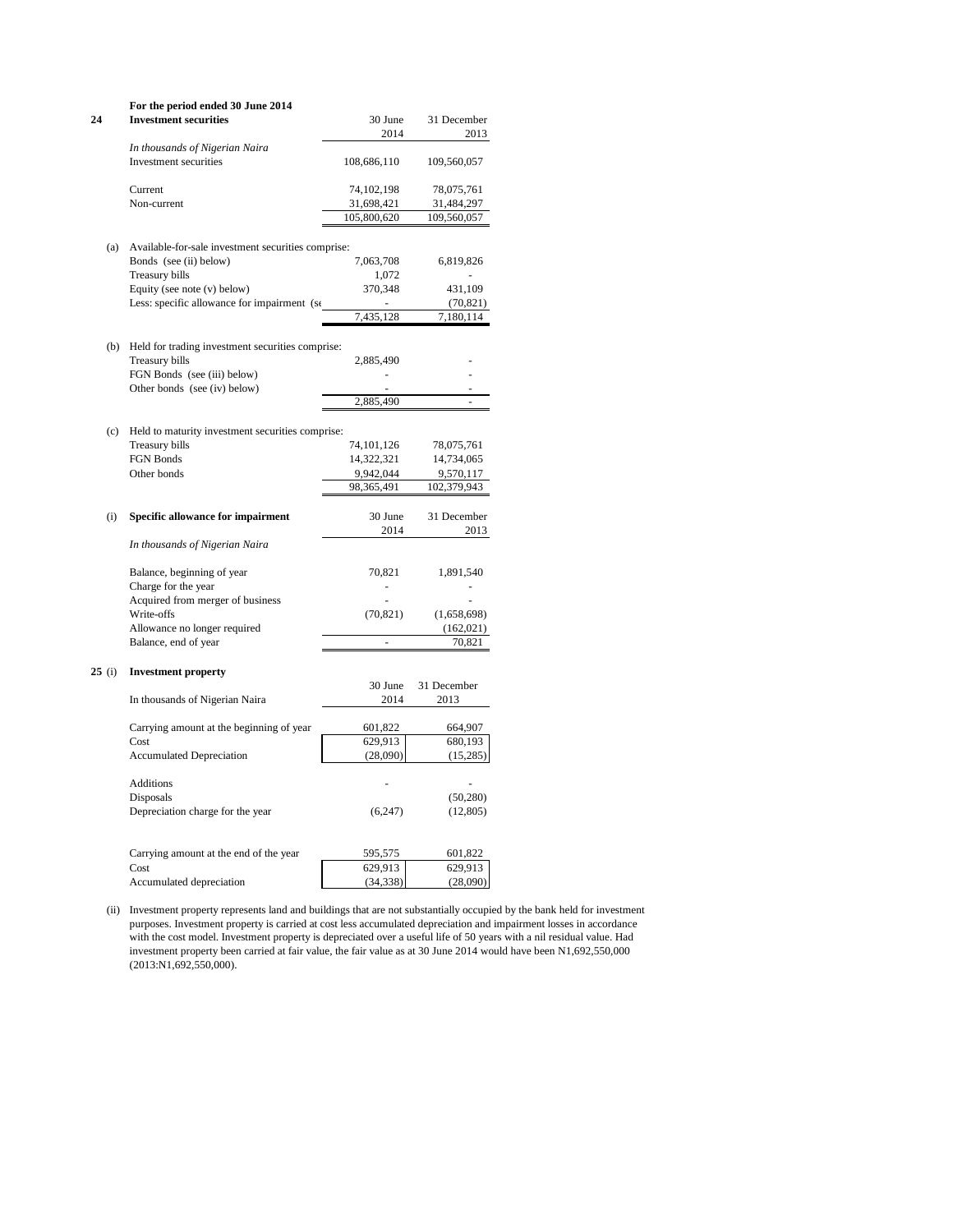#### **26 Property and equipment**

| In thousands of Nigerian Naira (000s)          | Land         | <b>Buildings</b> | Furniture &<br>Equipment | <b>Motor</b><br>vehicles | Computer<br>Equipment | Work in<br><b>Progress</b> | Total      |
|------------------------------------------------|--------------|------------------|--------------------------|--------------------------|-----------------------|----------------------------|------------|
| Cost                                           |              |                  |                          |                          |                       |                            |            |
| <b>Balance at 1 January 2014</b>               | 698,852      | 12,770,730       | 3,394,017                | 1,612,845                | 1,144,727             | 797,005                    | 20,418,176 |
| <b>Additions</b>                               | $\Omega$     | 186,571          | 155,858                  | 331,647                  | 98,591                | (25, 621)                  | 747,046    |
| Disposals                                      | $\mathbf{0}$ | (173, 676)       | (9, 841)                 | (1,145)                  | (150, 836)            | $\theta$                   | (335, 497) |
| Reclassifications                              | (8,000)      | 8,000            |                          | 0                        | $\theta$              |                            |            |
| Removal of Obsolete Items                      |              |                  |                          |                          |                       |                            | 0          |
| <b>Balance at 30 June 2014</b>                 | 690,852      | 12,791,625       | 3,540,034                | 1,943,347                | 1,092,482             | 771,384                    | 20,829,724 |
| <b>Accumulated depreciation and impairment</b> |              |                  |                          |                          |                       |                            |            |
| <b>Balance at 1 January 2014</b>               | -            | 3,527,408        | 2,360,355                | 1,184,955                | 878,166               | $\Omega$                   | 7,950,884  |
| Charge for the year                            |              | 133,508          | 216,221                  | 100,672                  | 75,912                | $\Omega$                   | 526,313    |
| Disposals                                      |              | (173, 677)       | (10, 394)                | (1,114)                  | (146, 879)            | $\Omega$                   | (332,064)  |
| Adjustment                                     |              | $\mathbf{0}$     | (15,664)                 | 85,825                   | $\mathbf{0}$          | $\Omega$                   | 70,161     |
| Removal of Obsolete Items                      |              |                  |                          |                          |                       | 0                          | $\theta$   |
| <b>Balance at 30 June 2014</b>                 | ٠            | 3,487,238        | 2,550,518                | 1,370,338                | 807,199               | ٠                          | 8,215,294  |
| <b>Carrying amounts</b>                        |              |                  |                          |                          |                       |                            |            |
| Balance at 1 January 2014                      | 698,852      | 9,243,322        | 1,033,662                | 427,890                  | 266,561               | 797,005                    | 12,467,292 |
| Balance at 30 June 2014                        | 690,852      | 9,304,386        | 989,517                  | 573,009                  | 285,283               | 771,384                    | 12,614,431 |

#### **27 Intangible assets**

*In thousands of Nigerian Naira*

|                                           | 30 June   | 31 December |
|-------------------------------------------|-----------|-------------|
|                                           | 2014      | 2013        |
| Cost                                      |           |             |
| Balance beginning of the year             | 2,521,843 | 2,245,227   |
| Additions                                 | 468,288   | 265,549     |
| <b>Reclassifications</b>                  |           | 11,068      |
| Balance end of the year                   | 2,990,132 | 2,521,843   |
| <b>Amortization and impairment losses</b> |           |             |
| Balance beginning of the year             | 1,608,644 | 1,319,798   |
| Amortisation for the period               | 168,095   | 193,454     |
| Acquired from business merger             |           |             |
| <b>Reclassifications</b>                  |           | 95,391      |
| Balance end of the year                   | 1,776,739 | 1,608,644   |
|                                           |           |             |
| <b>Carrying amounts</b>                   | 1,213,392 | 913,200     |

(a) The intangible assets have got finite lives and are amortised over the shorter of 4 years or the contractual licensing period. No impairment losses were recognised against intangible assets.

(b) The authorised and contracted capital commitments as at the balance sheet date was nil (31 December 2013: nil) There were no capitalised borrowing costs related to the acquisition of intangible assets during the year (31

('c) December 2013: nil)

#### **29 Other assets**

|                                     | 30 June     | 31 December |
|-------------------------------------|-------------|-------------|
|                                     | 2014        | 2013        |
| In thousands of Nigerian Naira      |             |             |
| Accounts receivable and prepayments | 6,167,573   | 4.089.134   |
| Others                              | 2,727,677   | 2,966,538   |
| Specific impairment on other assets | (3,412,452) | (3,647,837) |
|                                     |             |             |
|                                     | 5.482.798   | 3,407,835   |